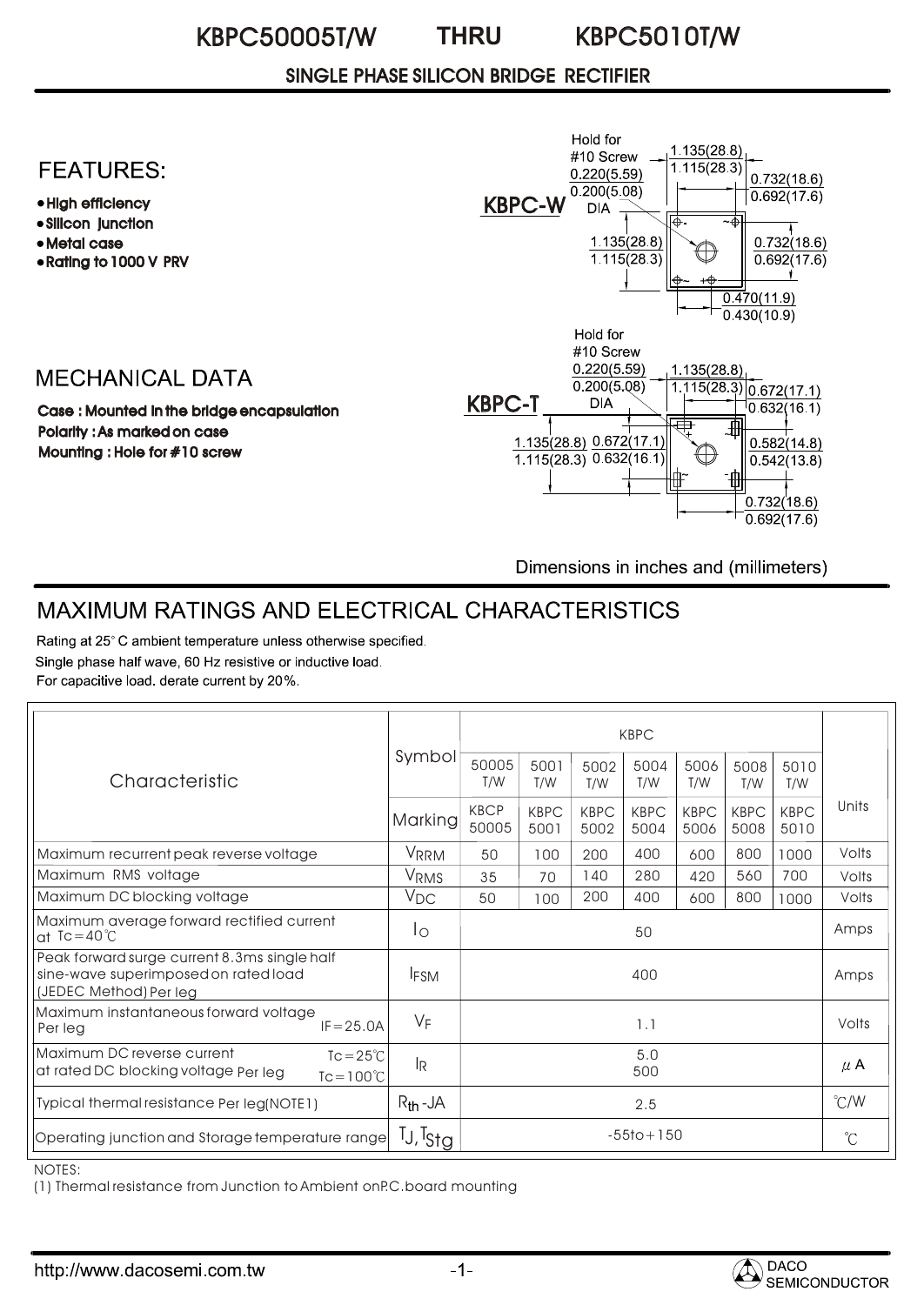## RATINGS AND CHARACTERISTIC CURVES KBPC50005T/W THRU KBPC5010T/W